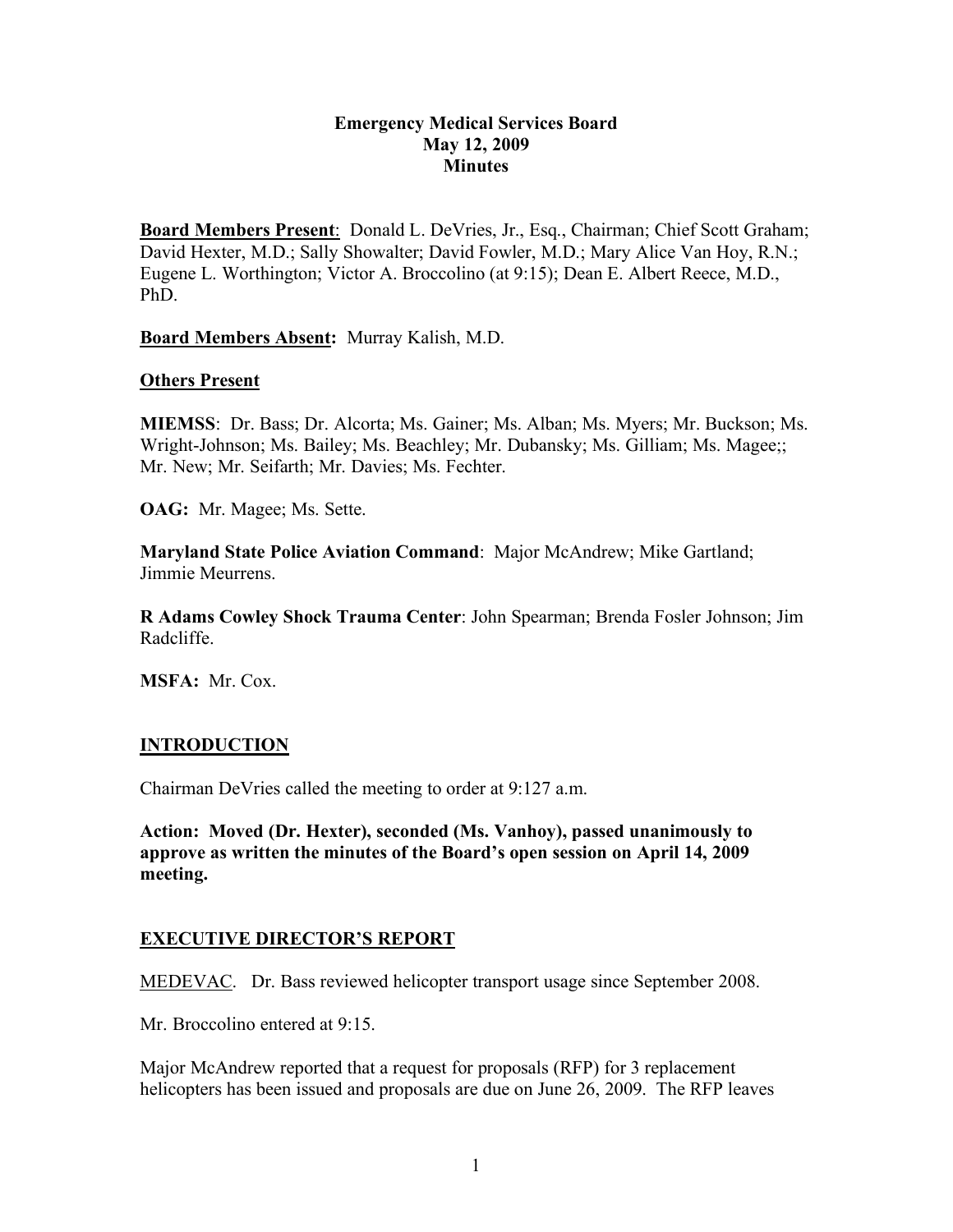open the possibility of a proposal for helicopters requiring two pilots. MSP will be exploring funding sources in the event a two pilot proposal is submitted which is in the best interests of the State. Two pilot helicopters would cost approximately \$2.2 million additional in salary and benefits per year.

Major McAndrew reported that the MSP has received an informal indication from the regional offices of the FAA that public aircraft, such as the State police MedEvac fleet, are not currently eligible for certification under 14 CFR 135 as commercial aircraft. The MSP has requested clarification of this issue from the Washington office of the FAA.

The consultant Smart Associates is completing a base assessment study and requires more data.

Dr. Reese entered at 9:27.

Major McAndrew said that the MSP is assuming the aviation responsibilities of the Department of Natural Resources (DNR) which is liquidating their aircraft inventory. DNR had operated out of Easton Airport. MSP is currently exploring the possibility of relocating Trooper 7 from its Centreville base, to the current DNR aviation space at Easton airport at a cost of \$37,000 per year. Major McAndrew reported that the Easton facility offers more ground space and safer approach routes. He noted that the Easton location would put the helicopter approximately 6 minutes and 27 seconds flight time further south than the Centreville location. He also noted that population coverage drops .1% and call volume drops .4% in the flight area that would be covered by operating out of Easton.

There was discussion of the impact of the move of Trooper 6 from Centreville to Easton.

Maj. McAndrew asked for EMS Board approval to relocate Trooper 6 from Centreville to the Easton airport.

Chairman DeVries acknowledged the potential advantages of the proposed relocation based on Maj. McAndrew's presentation but felt that consultation with the affected communities should occur before the Board could make an informed decision.

Maj. McAndrew noted that an initial step would be to discuss with the local fire and EMS personnel from the affected communities. He also pointed out that it was his understand that there were 3 other entities interested in acquiring DNR's Easton airport space which will become available July 1 when the DNR lease expires.

**Action: Moved (Dr. Reese), seconded (Ms. Showalter), passed unanimously to explore relocating Trooper 6's base from Centreville to Easton Airport with appropriate consultation with the affected communities.**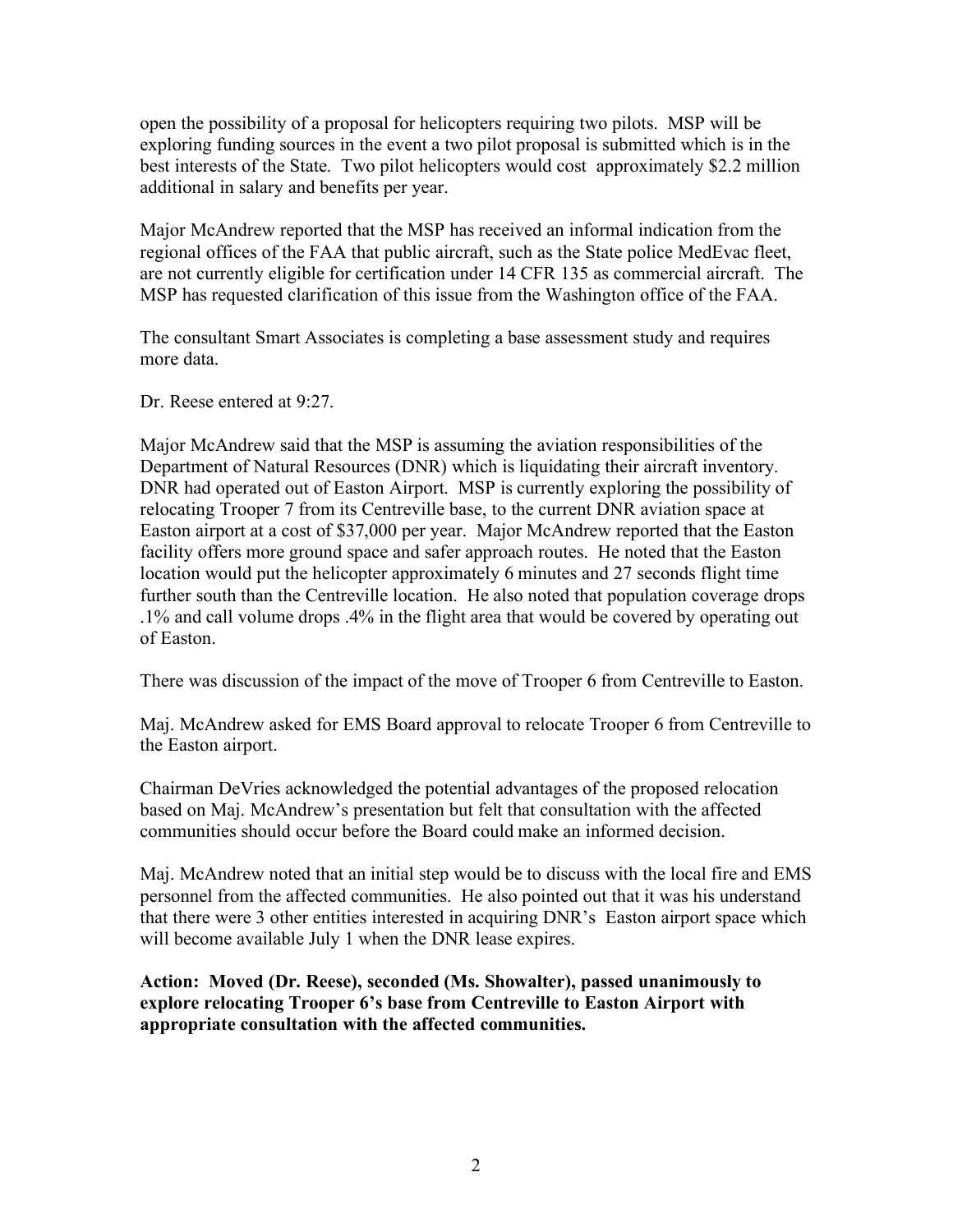Maj. McAndrew indicated he would be prepared to present follow-up information on community consultations at the next Board meeting. Ms. Showalter and Ms. Vanhoy indicated they would be interested in participating in the community meetings.

Dr. Bass continued with the Executive Director's report.

The "Maryland EMS Symposium," formerly know as "EMS Care," will take place May 14 through May 17 at the Annapolis Sheraton. EMS week begins May  $17<sup>th</sup>$  which will be the day for the Star of Life awards at the Annapolis Sheraton.

The National EMS bike ride will travel from New York to Roanoke and will stop in Maryland on May 19<sup>th</sup> at 9 am at Walker Mill Regional Park at the site of the crash of Trooper 2.

Dr. Bass reviewed the current status of the H1N1 flu, the most serious cases of which appear to be most prevalent among younger individuals. Symptoms do not appear to be as severe as first anticipated except for those with underlying health problems. The CDC, FDA, and NIOSH have all indicated that providers should use N95 masks when treating individuals with suspected flu. Several states are concerned with unnecessary depletion of personal protective equipment, however. Further guidance is expected shortly from CDC on this issue. MOSH has stated it will enforce appropriate personal protective equipment requirements, and N95 masks are not certified for reuse. The World Health Organization recommends surgical masks. Dr. Bass noted that while the initial outbreak seems relatively mild, it was important to keep in mind that the 1918 Flu reappeared in a more virulent form several months after its relatively benign initial appearance.

Dr. Bass reported that the Joint Chairmen's Report listed several reports for completion over the next 18 months. He said that MIEMSS and the MSP will submit formal recommendations to the budget committees by December 1, 2010 on the number of bases and helicopters necessary to provide statewide EMS coverage. MIEMSS and MSP must also jointly prepare and submit a report on the status of implementation of each of the findings and recommendations of the Expert Panel and certain recommendations of the National Transportation Safety Board by June 30, 2010. He said that by September 30, 2009, the Maryland Health Care Commission, in consultation with the EMS Board and MIEMSS is to evaluate the network of trauma and specialty centers in Maryland and report on how Maryland's health care system could be improved, including whether the State should consider adding and/or consolidating existing trauma centers. He also said that the MSP is to conduct a review of all available helicopter maintenance options no later than October 1, 2009.

# **REPORT OF THE R ADAMS COWLEY SHOCK TRAUMA CENTER**

Chairman DeVries congratulated the R Adams Cowley Shock Trauma Center on the gala on April  $25<sup>th</sup>$  which recognized outstanding EMS operations during the past year.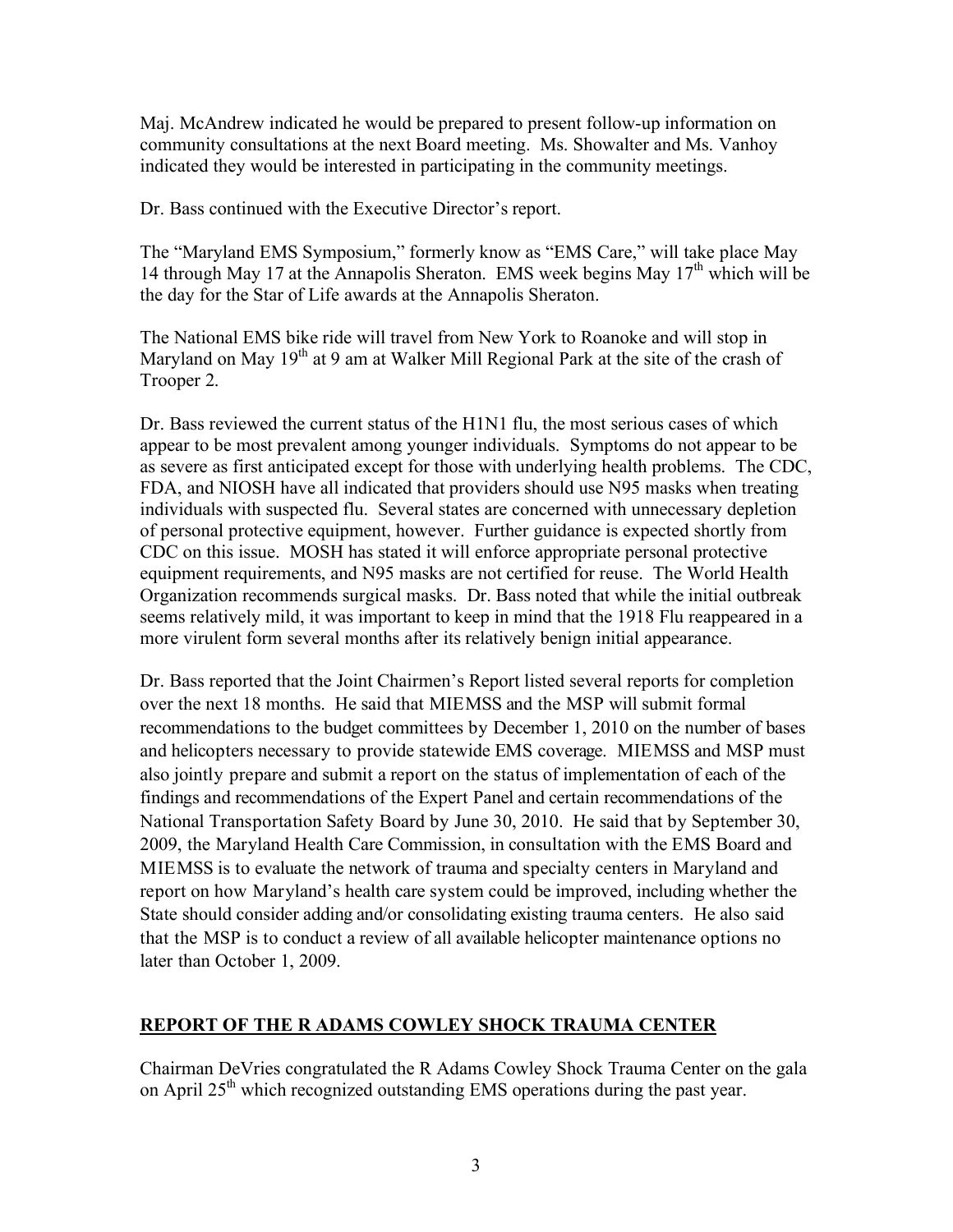Mr. Spearman reported that some 1800 people attended the Gala. He explained that he would be moving to other areas of responsibility and that Ms. Fosler-Johnson would henceforth deliver the R Adams Cowley Shock Trauma Center report to the Board.

Ms. Fosler-Johnson summarized the R Adams Cowley Shock Trauma Center report which was distributed to the Board.

# **LEGISLATIVE REPORT**

Ms. Gainer said that the Board had received a copy of the language from the Joint Chairmen's Report regarding the various required studies which Dr. Bass had summarized.

# **OLD BUSINESS**

Mr. Seifarth and Mr. New reviewed the current status and future plans for electronic reporting of Maryland Ambulance Information Reports. The current EMAIS® software application was developed by MIEMSS and made available of jurisdictions free of charge. Jurisdictions are now looking for a better billing interface and a more userfriendly product. In addition, interface with various facilities and registries is a concern together with a product that is NEMSIS compliant. The new product is expected to be a customized off-the-shelf product. The estimated cost for the new product is \$800,000 to \$900,000 over the next 3 to 4 years with an up front cost of approximately \$500,000.

# **NEW BUSINESS**

Mr. Magee presented a proposed amendment to COMAR 30.01.02.01 to update the EMS Protocols and the Trauma Data Dictionaries which are incorporated by reference in the MIEMSS Title 30 regulations to incorporate the Maryland Medical Protocols for Emergency Medical Services Providers (MIEMSS July 1, 2009 Edition), the Maryland State Trauma Registry Data Dictionary For Adult Patients (MIEMSS October 27, 2008 Edition) and the Maryland State Trauma Registry Data Dictionary For Pediatric Patients (MIEMSS October 27, 2008 Edition).

**Action: Moved (Chief Graham), seconded (Dr. Hexter), and passed unanimously to propose the amendment presented and proceed with the necessary promulgation procedure.**

# **ADJOURN TO CLOSED SESSION**

**Action: Moved (Chief Graham), seconded (Dr. Fowler), and passed unanimously to proceed to closed session and thereafter return to open session.**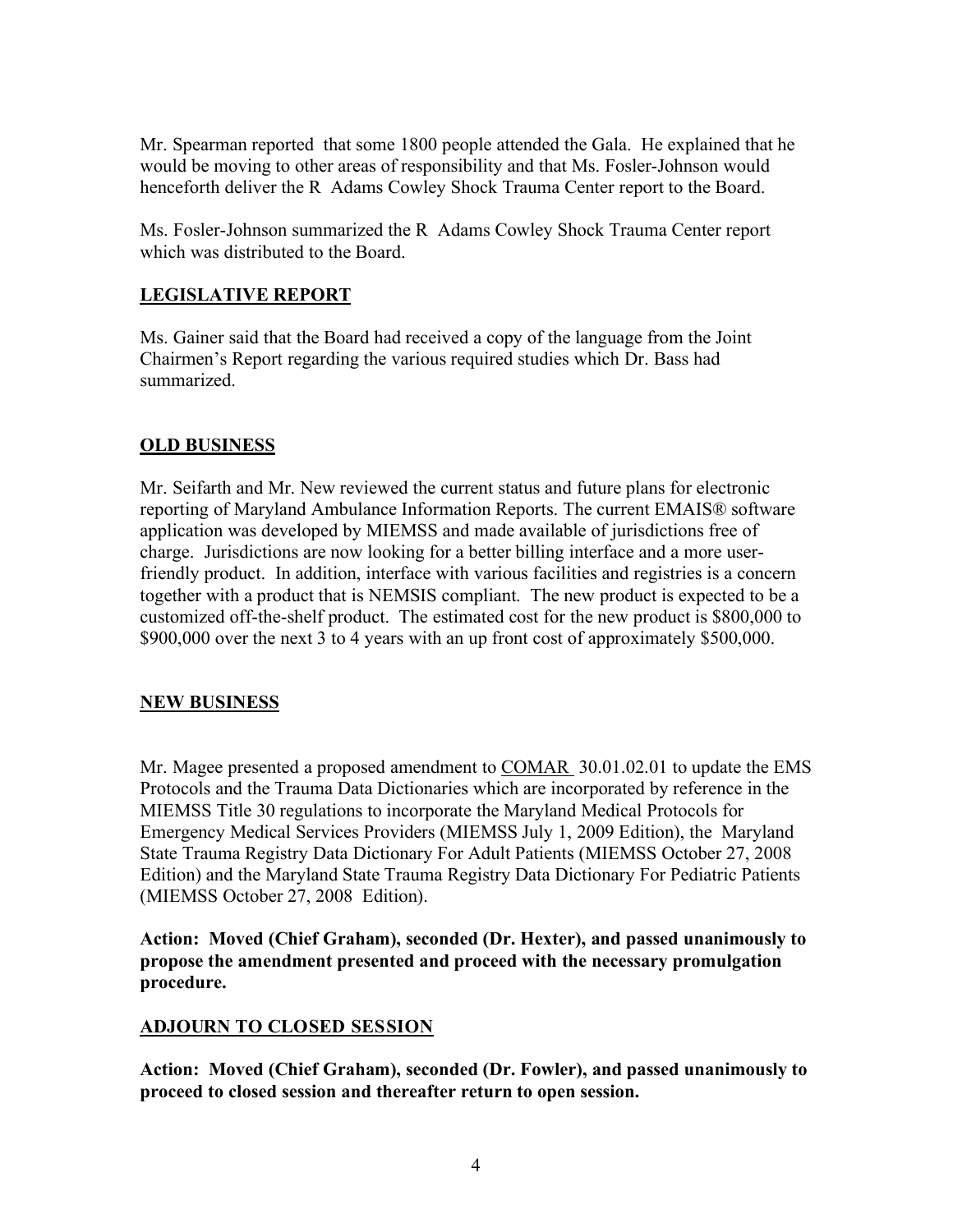The purpose of the closed session was to carry out administrative functions under State Government Article §10-502(b), to discuss appointment of personnel under State Government Article § 10-508 (a) (1), discuss matters related to the contents of a bid or proposal, if public discussion or disclosure would adversely impact the ability of the public body to participate in the competitive bidding or proposal process under § 10-508 (a) (14), obtain legal advice from counsel under State Government Article § 10-508 (a) (7) and maintain certain records and information in confidence as required by Health Occupations Article §14-506 (b) under State Government Article § 10-508(a) (13).

The closed session was attended by:

**Board Members Present:** Donald L. DeVries, Jr., Esq., Chairman; David Hexter, M.D.; Sally Showalter; Mary Alice Van Hoy, R.N.; Chief Eugene L. Worthington; Chief Scott Graham; Victor A. Broccolino; David Fowler, M.D.; Dean E. Albert Reece, M.D., Ph.D.

**MIEMSS**: Dr. Bass, Dr. Alcorta, Ms. Gainer, Mr. Dubansky, Ms. Beachley*,* MS, RN, CEN, Ms. Myers,

**OAG:** Mr. Magee, Ms. Sette.

The results of site reviews and the status of applications for primary stroke center designations were discussed.

Final disciplinary actions were discussed with counsel.

Matters related to helicopter certification were discussed with counsel.

Matters concerning helicopter basing input were discussed.

The minutes for the April 14, 2009 closed session were approved.

The Board returned to open session.

Based on the results of the site review conducted January 15, 2009, Ms. Beachley asked the Board to approve the designation of the Shady Grove Adventist Hospital as a primary stroke center under COMAR 30.09.11 for the remainder of the 5-year period from the date that a one-year provisional designation had been granted.

**Action: Moved (Dr. Hexter), seconded (Ms. Van Hoy), passed unanimously to approve designation of the Shady Grove Adventist Hospital as a primary stroke center under COMAR 30.09.11 for the remainder of the 5 year period from the date that one-year provisional certification had been granted.**